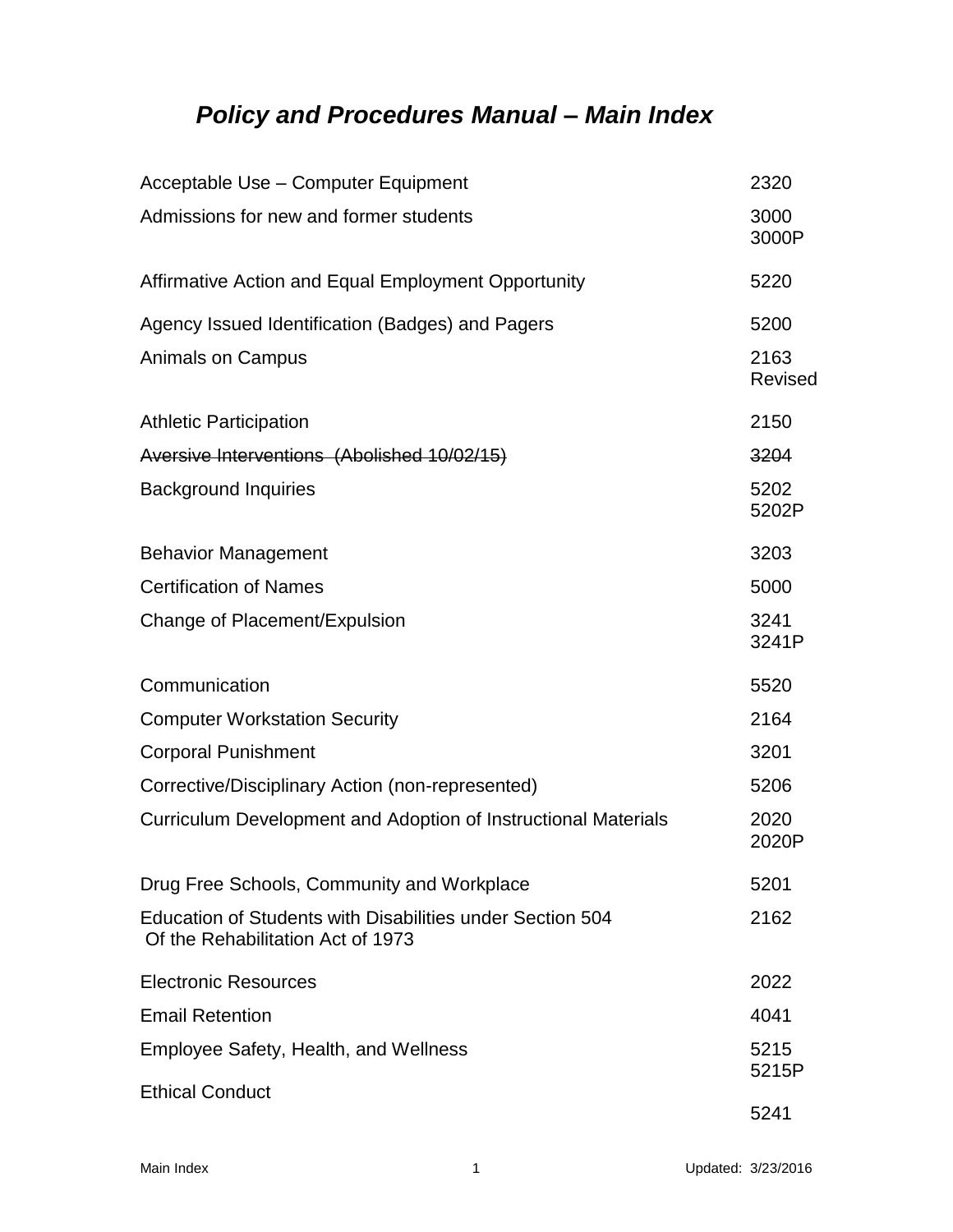| Exchange Time (non-represented staff)                               | 5213          |
|---------------------------------------------------------------------|---------------|
| <b>Fleet Management</b>                                             | 6300          |
| Frequent Flyer Mileage Plans (Rescinded 03/06/15)                   | 6600          |
| Fundraising                                                         | 3530<br>3530P |
| Honoraria                                                           | 5216          |
| Isolation and Restraint of Students with IEPs and Section 504 Plans | 3247          |
| Use of Reasonable Force (procedure for 3247)                        | 3247P         |
| Layoff                                                              | 5204          |
| <b>Light Refreshments</b>                                           | 6700          |
| <b>Meal Sales</b><br><b>Supervisory Meal Criteria</b>               | 6720<br>6720P |
| <b>Missing Students</b>                                             | 3400          |
| Nondiscrimination                                                   | 5209<br>5209P |
| <b>Nondiscrimination - Students</b>                                 | 3210          |
| <b>Nutrition and Physical Fitness</b>                               | 6701          |
| OFM - Budget and Accounting Rules and Regulations                   | 6000          |
| Performance Management                                              | 5522<br>5522P |
| Personal Use of State Computers and Electronic Equipment            | 6200          |
| <b>Personnel Files</b>                                              | 5205          |
| Pesticide Notification, Posting and Record Keeping                  | 6895          |
| <b>Plain Talk</b>                                                   | 5218          |
| <b>Policy Adoption and Administrative Procedures</b>                | 1310          |
| <b>Preservation and Production of Electronic Records</b>            | 4040<br>4040P |
| Probationary and Trial Service (non-represented staff)              | 5203<br>5203P |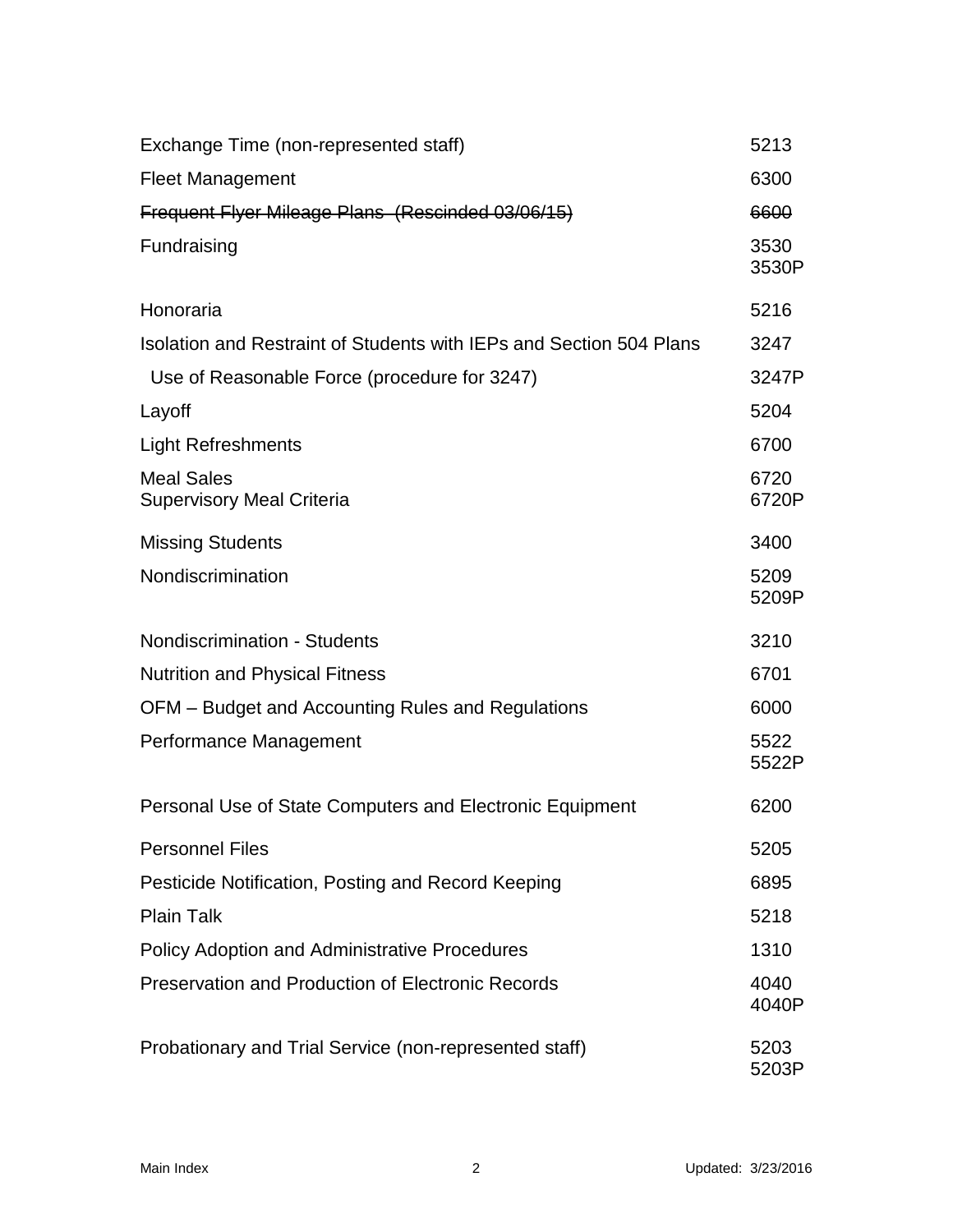| Prohibition of Harassment, Intimidation and Bullying (students) (formerly 3202) | 3207           |
|---------------------------------------------------------------------------------|----------------|
| Prohibition of Harassment, Intimidation and Bullying (staff)                    | 5212           |
| <b>Promotions and Transfers</b>                                                 | 5207           |
| <b>Public Use of School Facilities</b>                                          | 4260<br>4260P  |
| Reasonable Accommodation                                                        | 5211<br>5211P  |
| <b>Receipt of Negotiables</b>                                                   | 6015           |
| Records Management Program                                                      | 6500           |
| <b>Residential Services for Day Students</b>                                    | 3110           |
| <b>Risk Management</b>                                                          | 6510           |
| <b>Rights and Responsibilities</b>                                              | 3200           |
| <b>SCAN</b>                                                                     | 6201           |
| <b>Salary Determination</b>                                                     | 5208           |
| <b>Sexual Harassment</b>                                                        | 5210           |
| <b>Small and Attractive Assets</b>                                              | 6302           |
| Special Education and Special Services for Eligible Students (Update)           | 2161<br>2161P  |
| Staff Coverage and Supervision of Students                                      | 3401<br>3401P  |
| <b>Stipends</b>                                                                 | 5217           |
| <b>Student Teacher-Intern</b><br><b>Student Teacher/Intern Agreement</b>        | 5600<br>5600F1 |
| Student Protection from Child Abuse or Neglect                                  | 3402           |
| <b>Student Records</b>                                                          | 3231<br>3231P  |
| <b>Suicide Prevention</b>                                                       | 2145           |
| <b>Supervisor Duties</b>                                                        | 5101           |
| <b>Training and Development</b>                                                 | 5521<br>5521P  |